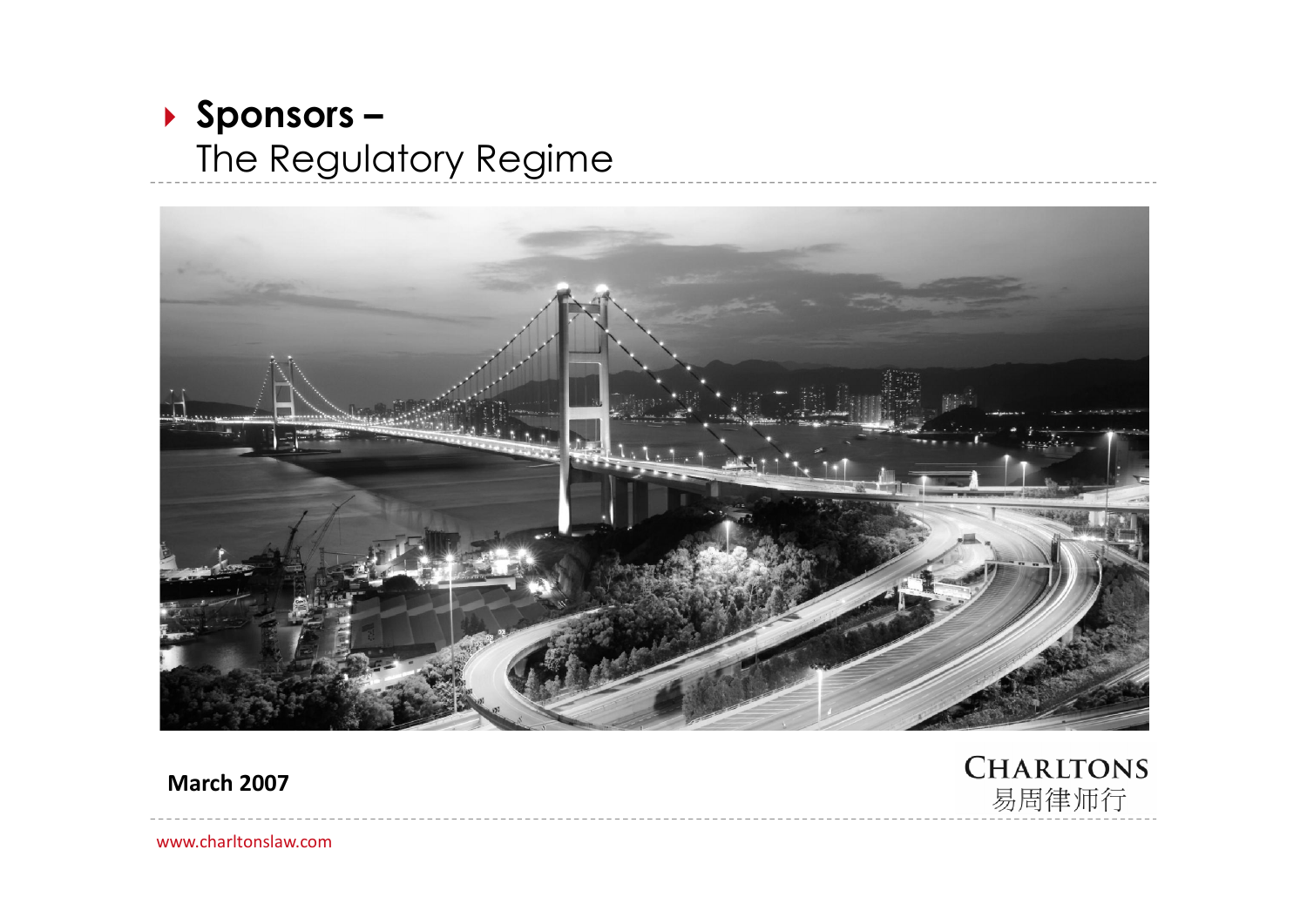### **Introduction**

2 stages in tightening of the sponsor regulatory regime:

- Amendments to the Listing Rules including a new Practice Note on Due Diligence by Sponsors effective 1 January 2005
- A specific regulatory regime for sponsors under the SFO which came into effect on 1 January, 2007

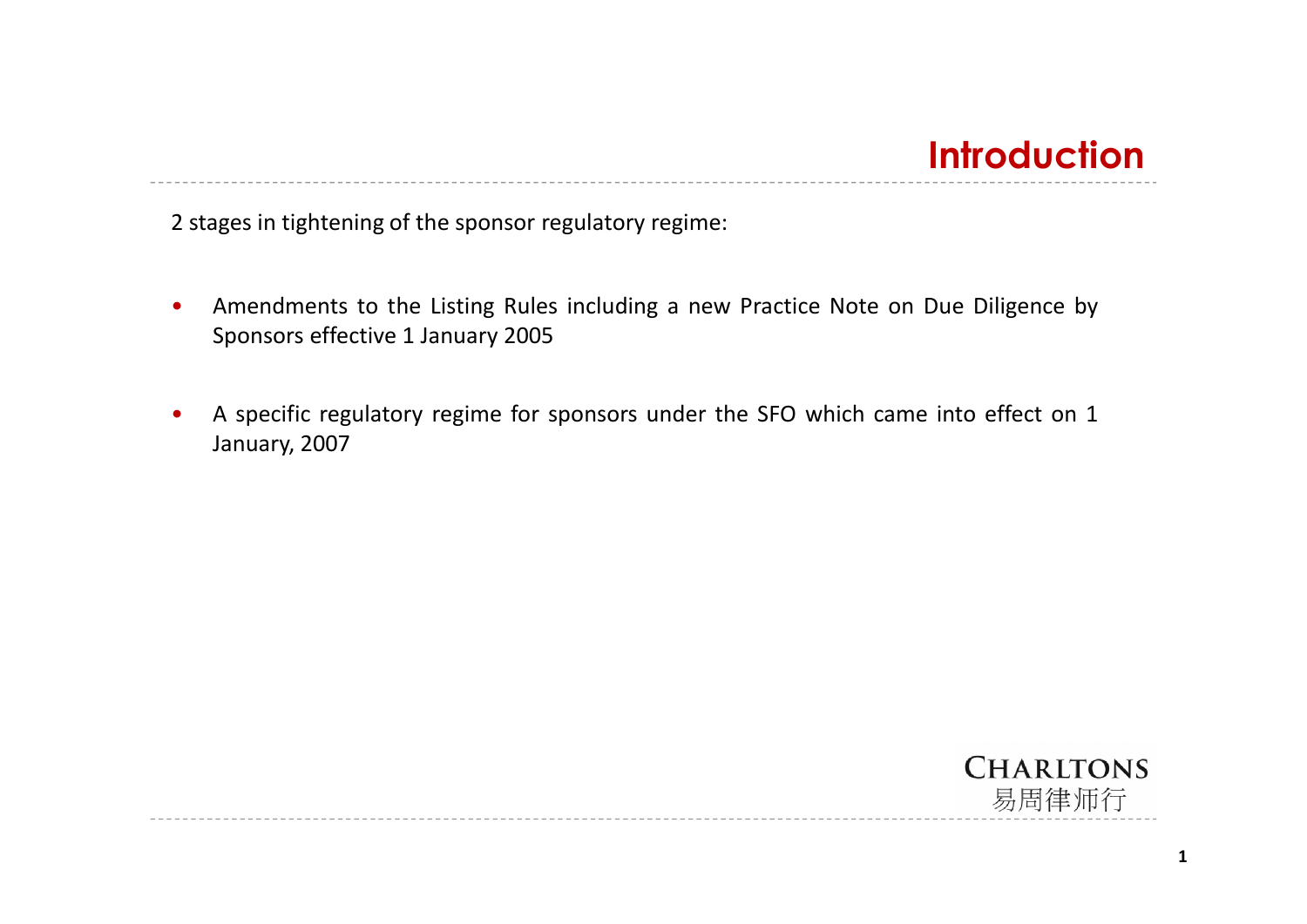### **The Regulatory Regime for Sponsors under The SFO**

- Sponsors must still satisfy the licensing eligibility criteria for Regulated Activity Type 6 (Advising on Corporate Finance) and comply with existing SFC Codes and Guidelines
- The Additional Fit and Proper Guidelines for Sponsors and Compliance Advisers (Appendix I of the Fit and Proper Guidelines) contain:
	- New specific eligibility criteria for sponsors; and
	- On-going compliance obligations.

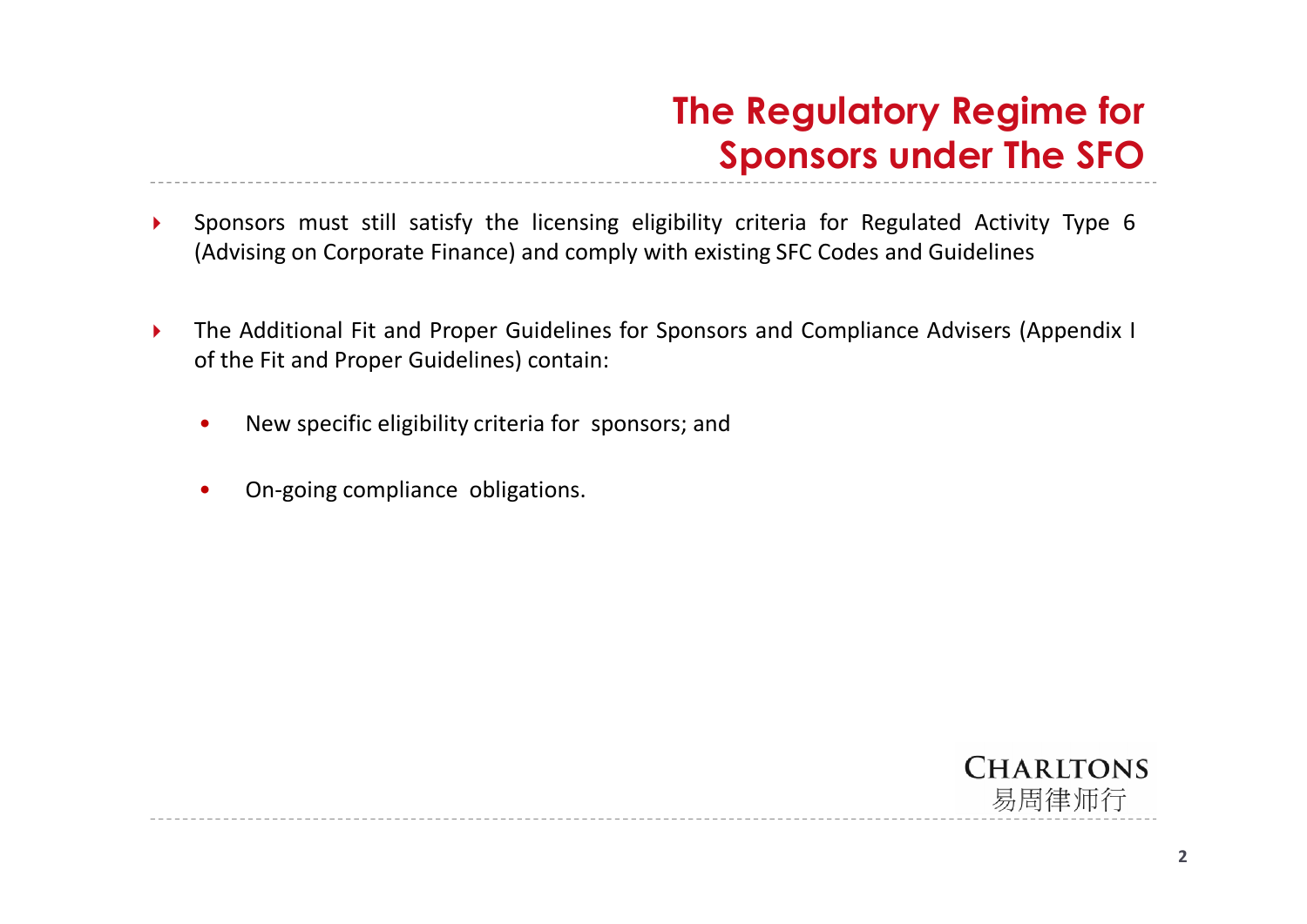# **The Regulatory Regime for Sponsors under The SFO (Cont'd)**

- Only firms who demonstrate compliance with the new eligibility criteria are eligible to conduct sponsor and compliance adviser work.
- Eligible firms wishing to act as sponsors have to comply with on-going obligations.
- Firms that do not meet the new criteria or do not want to conduct sponsor work are imposed with a no-sponsor work licensing condition. This also prevents them from acting as a compliance adviser.
- According to the SFC, only 84 Type 6 licensed intermediaries are now permitted to act as sponsors. A no-sponsor work condition was imposed on the other 183 Type 6 licensed intermediaries.

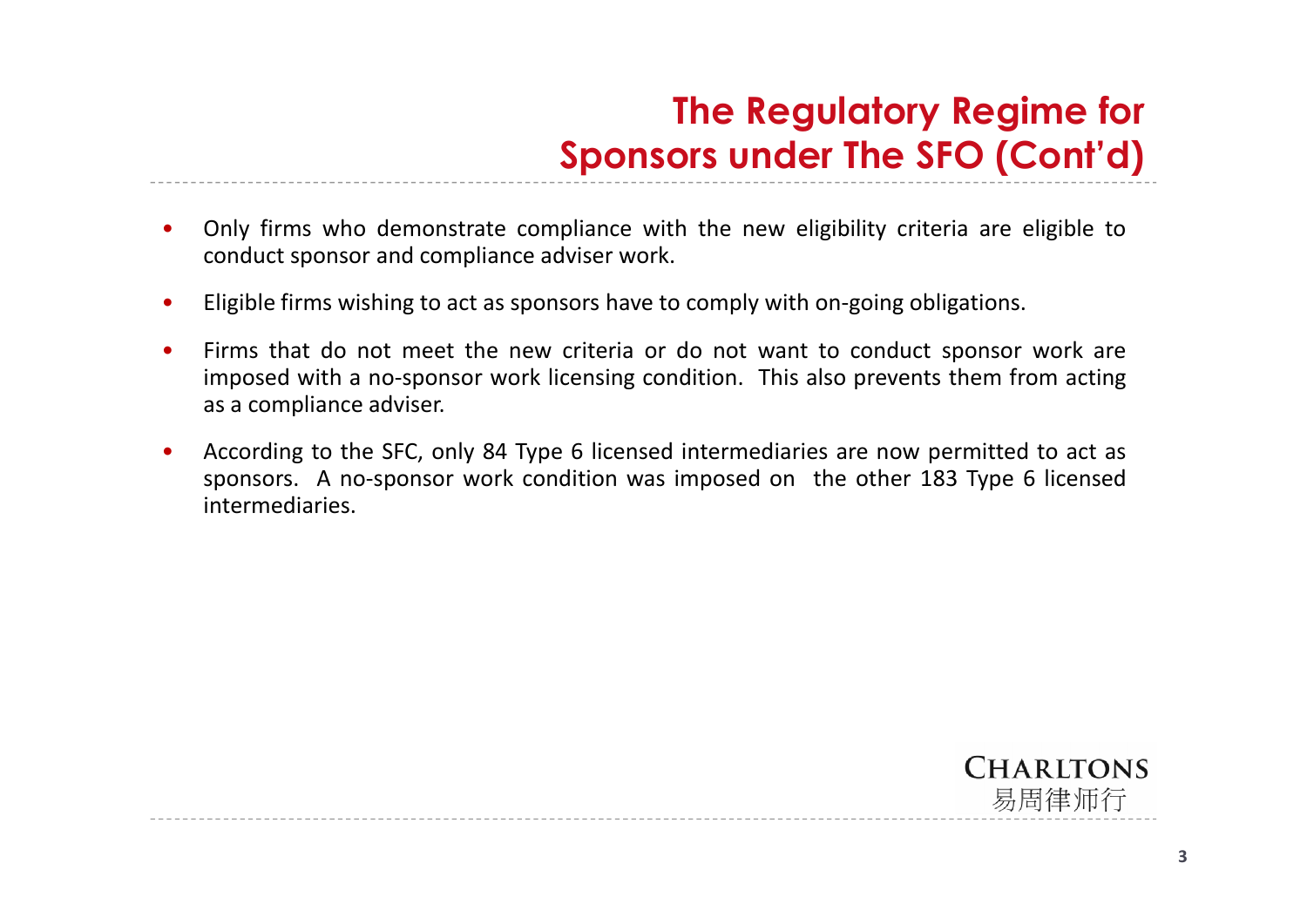# **The Regulatory Regime for Sponsors under The SFO (Cont'd)**

Additional criteria for determining whether a sponsor is "fit and proper" include:

- The firm must have sufficient expertise and resources to perform sponsor work
- Management must be responsible for all sponsor work
- Each transaction must be staffed by a "transaction team" with the right mix of skills and expertise and supervised by a "Principal"
- Firms must have "sufficient" Principals to discharge sponsor work: minimum requirement for 2 Principals;

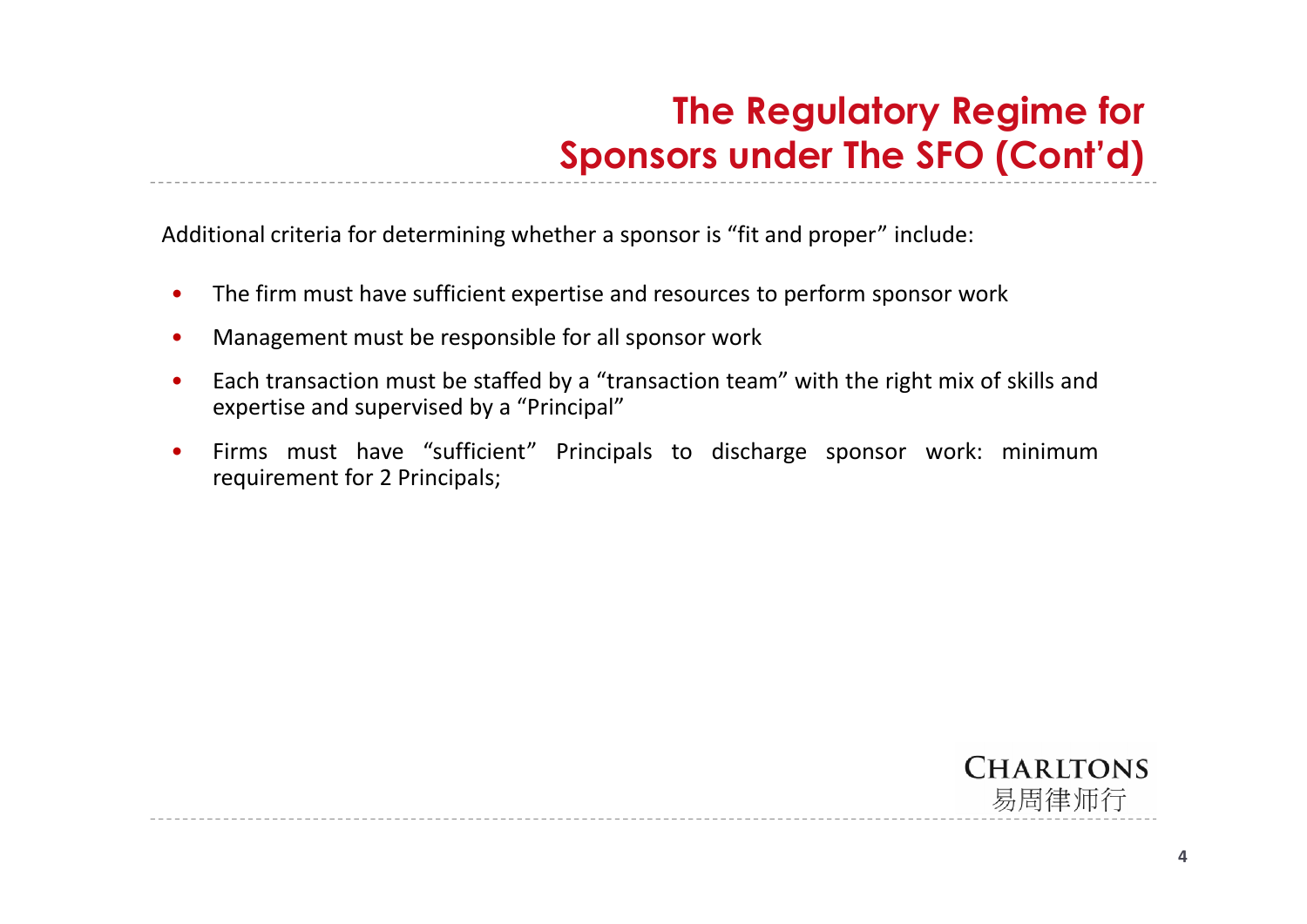A Principal must be a Responsible Officer licensed for Regulated Activity Type 6 who has:

- a minimum of 5 years' relevant corporate finance experience; and
- played a substantial role in at least 2 completed IPOs on MB or GEM in the 5 years immediately before his appointment

The experience requirements are **initial eligibility** criteria only.

"Relevant corporate finance experience" means the person must have experience in **one or more** of the following areas: IPOs, notifiable or connected transactions, a rights issue or open offer by a listed company, takeovers and share repurchases subject to the Codes on Takeovers, Mergers and Share Repurchases and any other significant transactions or equity-fund raising exercises.

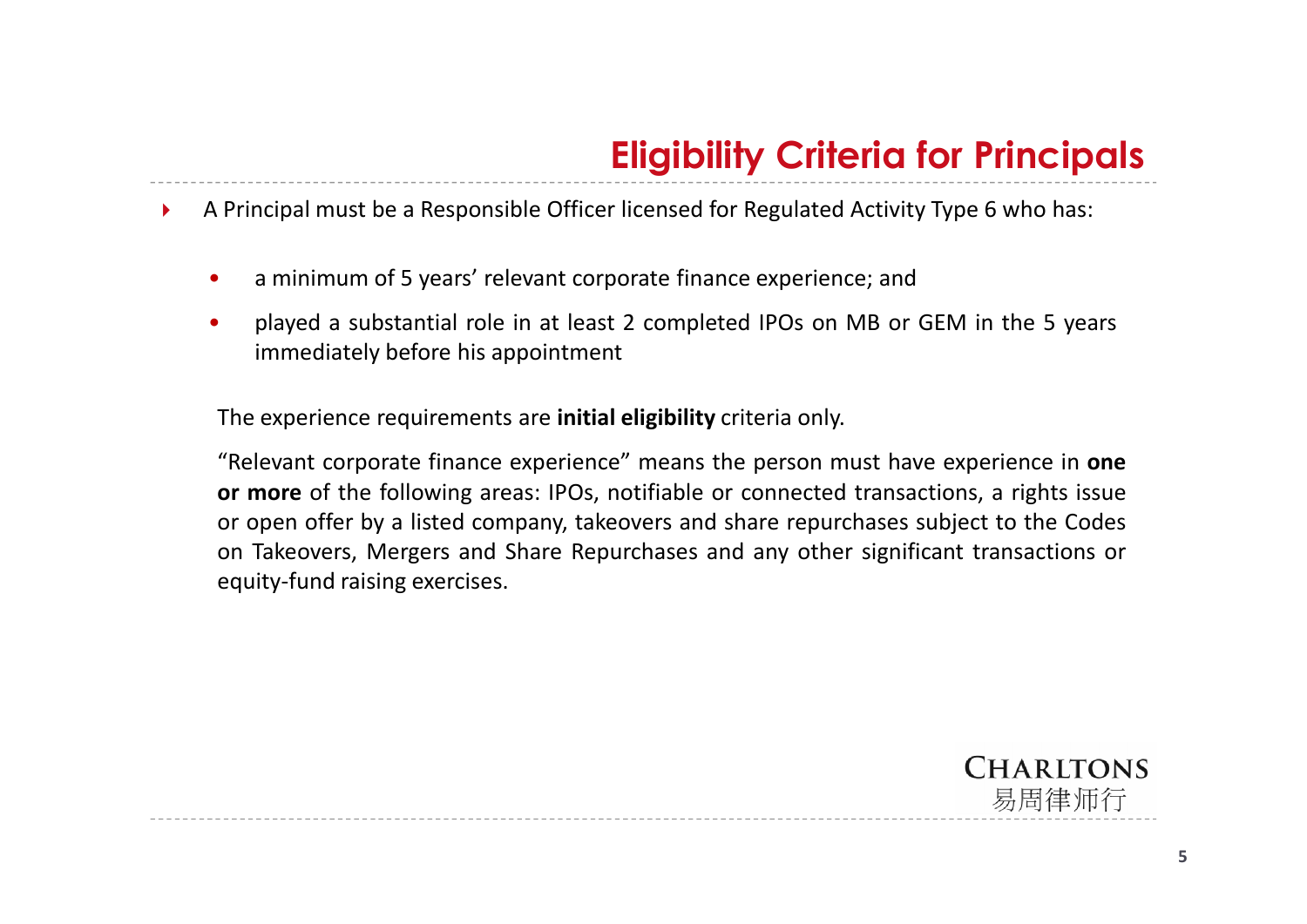- A majority of the "relevant corporate finance experience" must be from transactions involving equity fund raising from the public. Some of that experience may have been obtained in overseas markets with comparable legal and regulatory standards.
- The 2 completed IPOs must have been on the Hong Kong Main Board or GEM. Overseas IPO experience will not be recognised.
- Principals must be appointed by board resolution.
- The sponsor firm must submit Supplement 10(s) (Experience of Principal) completed by the Principal and endorsed by the sponsor within 7 business days of a Principal's appointment.
- The SFC must be notified in writing within 7 business days of the cessation of a Principal's appointment.

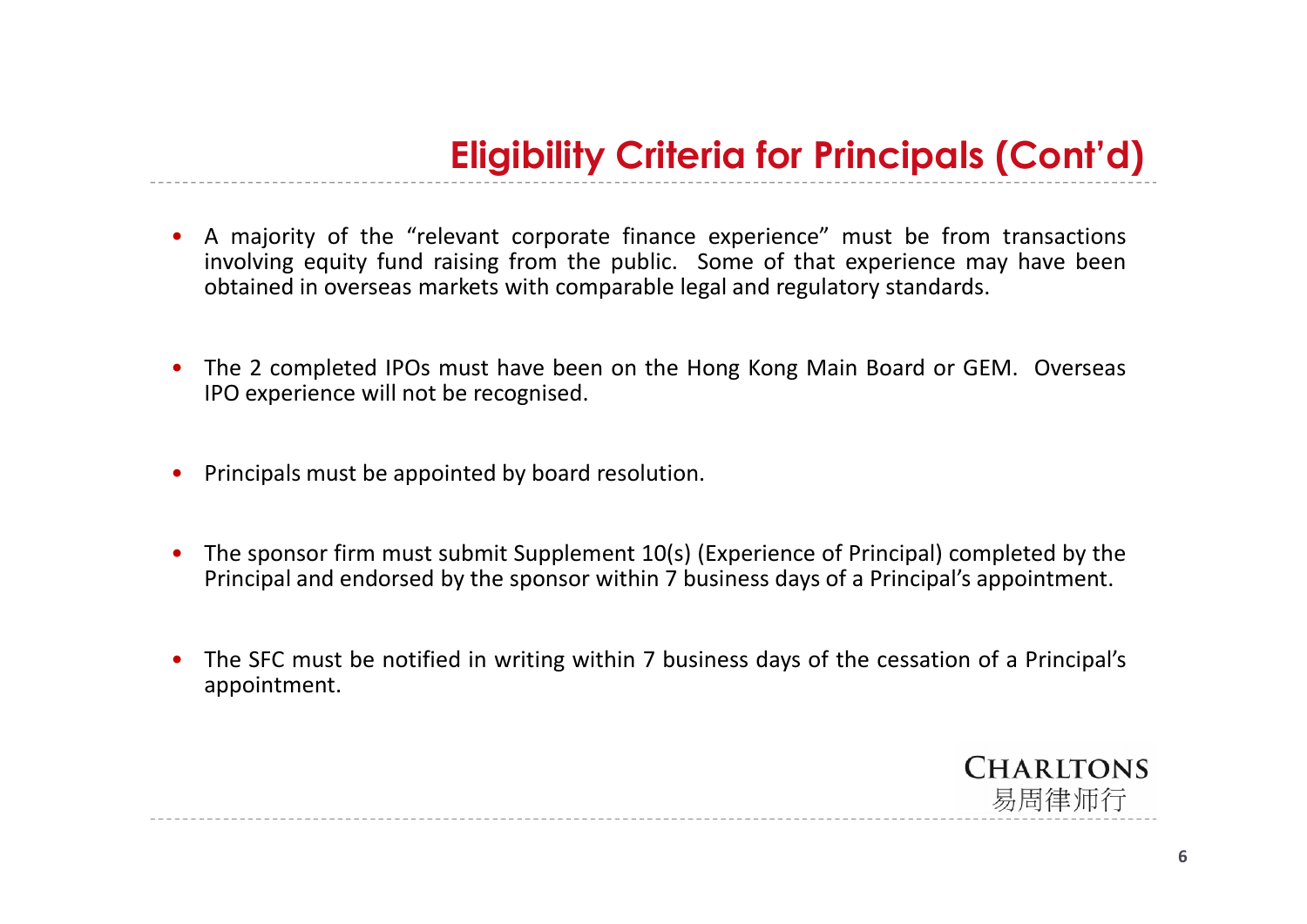Firms must have effective systems and internal controls to ensure:

- adequate supervision and management of employees conducting sponsor work;
- employees do not exceed their authority; and
- regulatory compliance.

### **Minimum Paid-up Capital Requirement**

Sponsors must have a minimum paid-up capital of HK\$10 million.

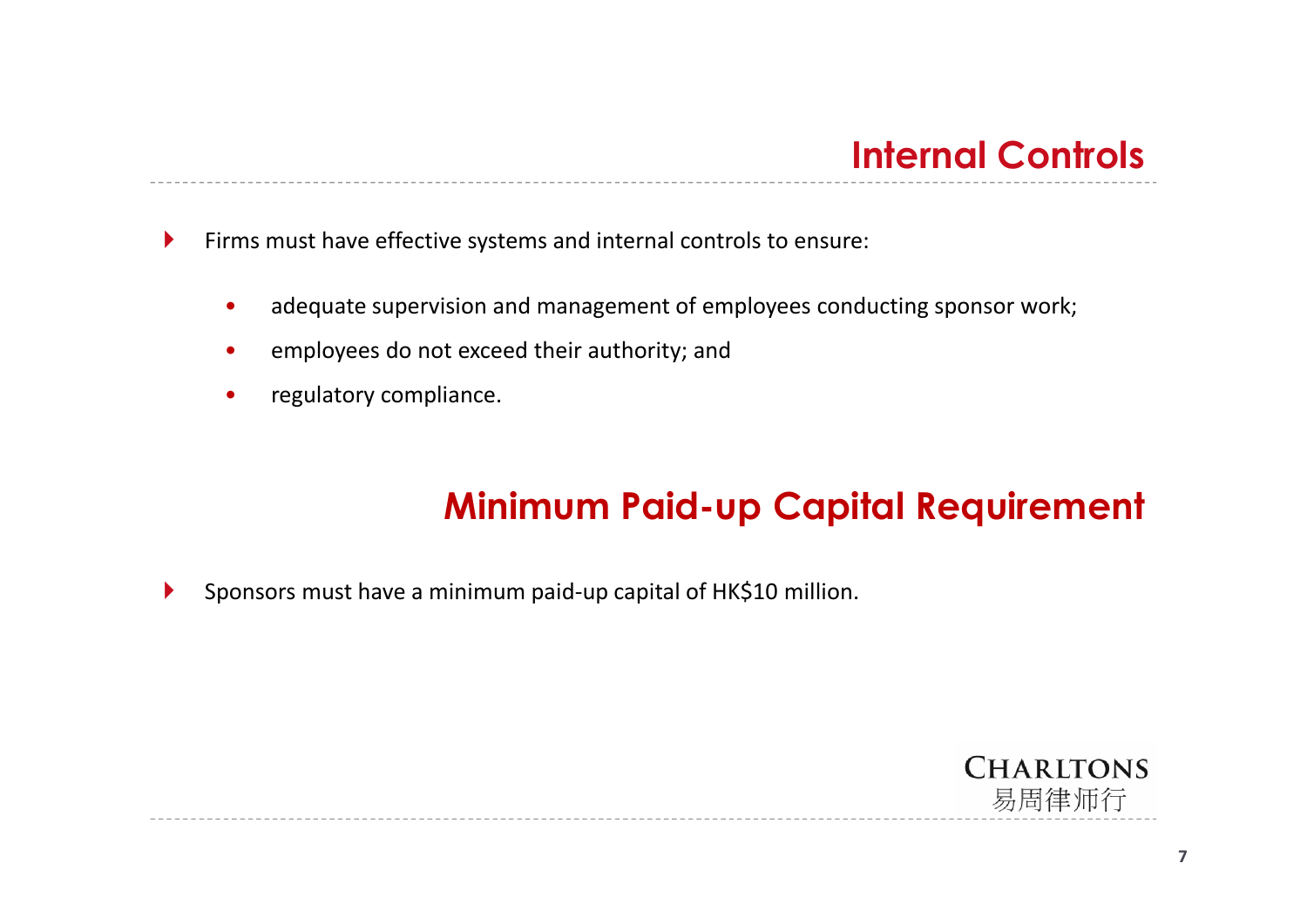# **Additional On-going Compliance Obligations for Sponsors**

### **Management Responsibility**

One of the core requirements is that the Management of a sponsor must be ultimately responsible for:

- the supervision of the sponsor work undertaken; and
- regulatory compliance.

"Management" includes the firm's Board of Directors, Managing Director, Chief Executive Officer, Responsible Officers and other senior management personnel.

Management must maintain effective communication with staff at the operational level to ensure that it is kept abreast of any key issues and risk areas in relation to the firm's sponsor work.

> **CHARLTONS** 易周律师行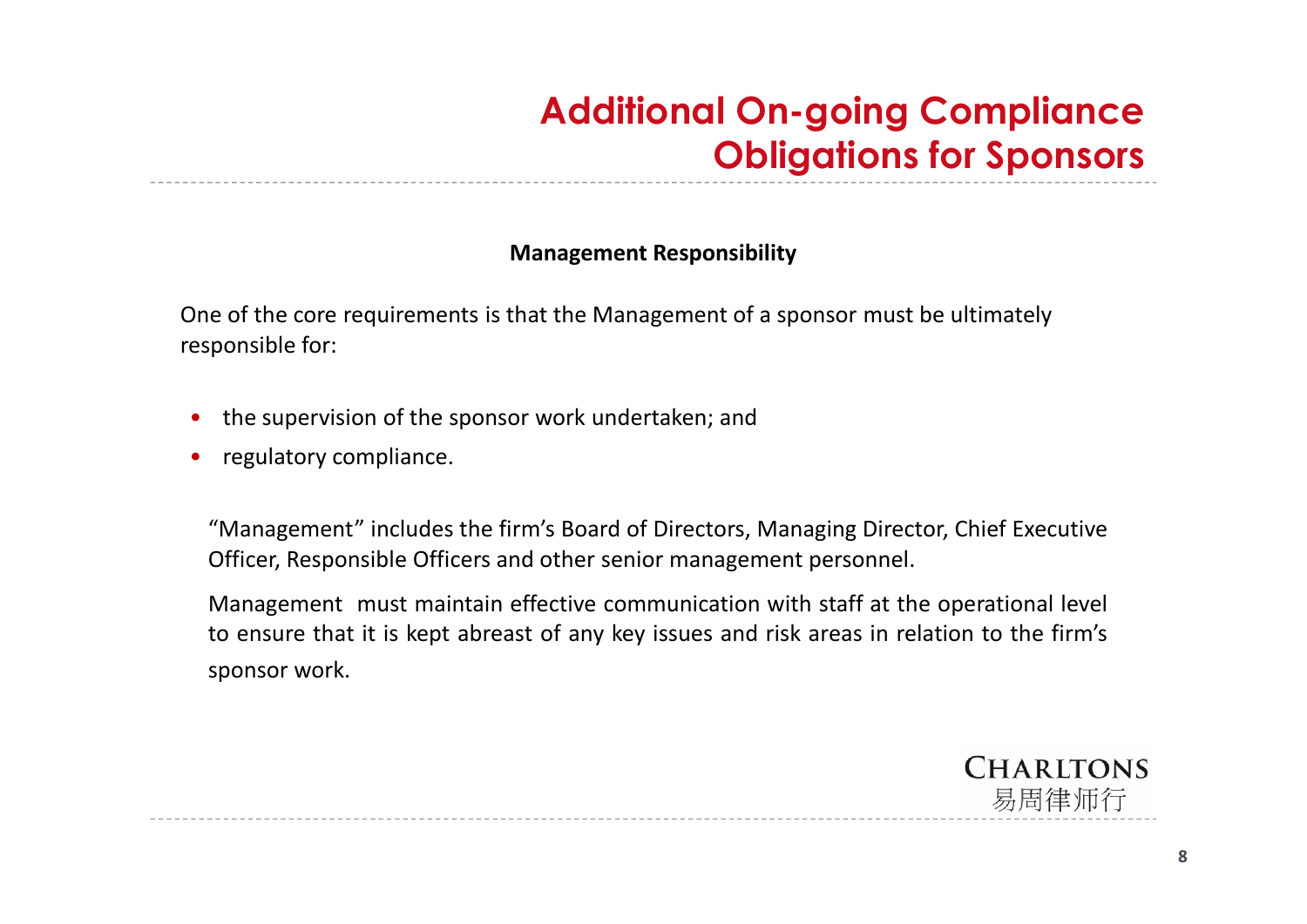- Management must appoint a team of corporate finance staff ("Transaction Team") to each IPO transaction;
- A Transaction Team must have the manpower, expertise and HK regulatory experience appropriate to the size, complexity and nature of the transaction;
- A Transaction Team must be supervised by at least one Principal;
- A Principal may supervise more than one Transaction Team if:
	- each team is adequately supervised; and
	- there is no conflict of interest.

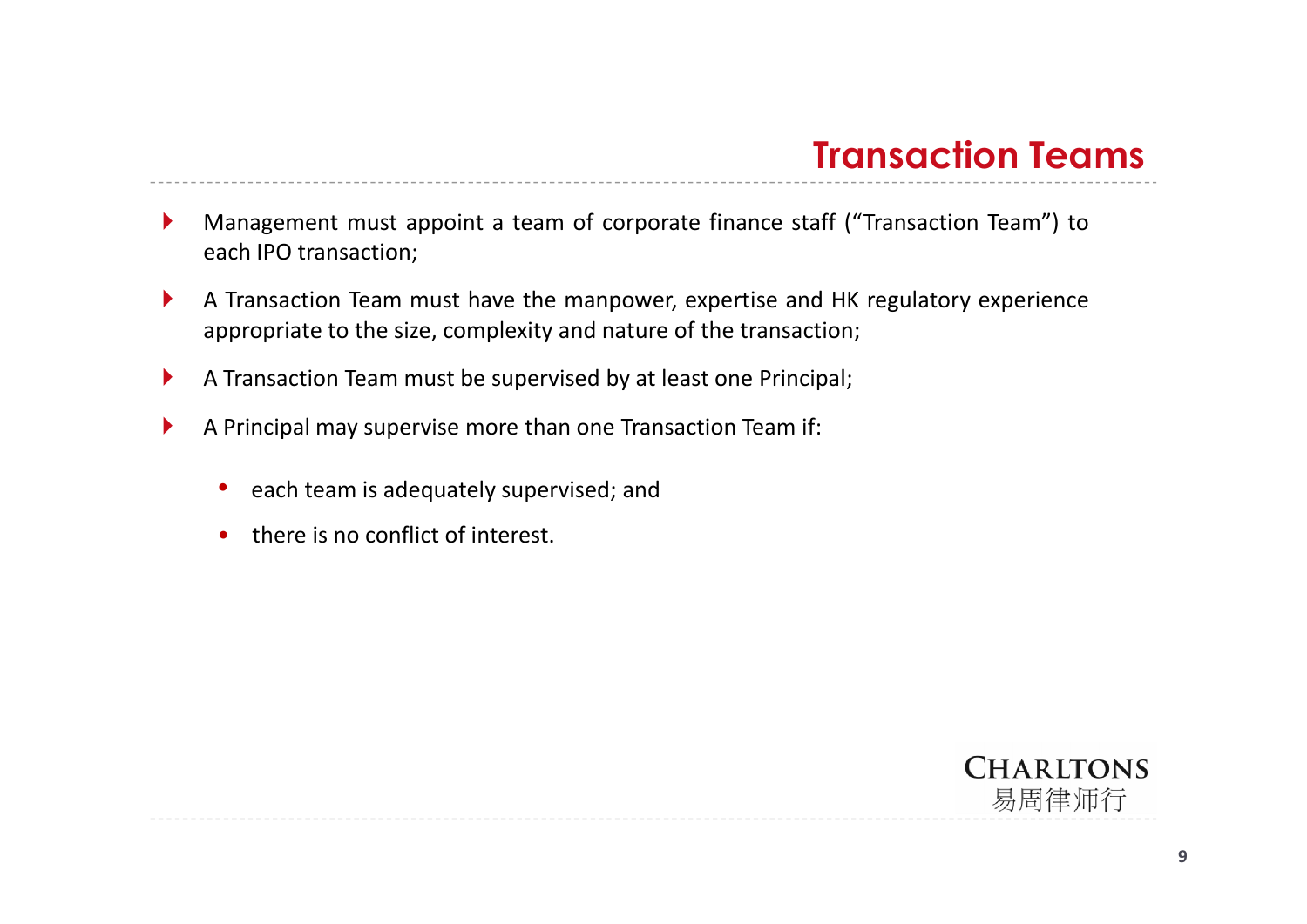A Principal supervises the work of one or more Transaction Teams;

- $\blacktriangleright$  The Principal should be:
	- involved in the making of the key decisions in relation to a sponsor engagement;
	- aware of the key risks and responsible for the measures to address them; and
	- fully conversant with key issues and able to respond promptly to regulators' requests.

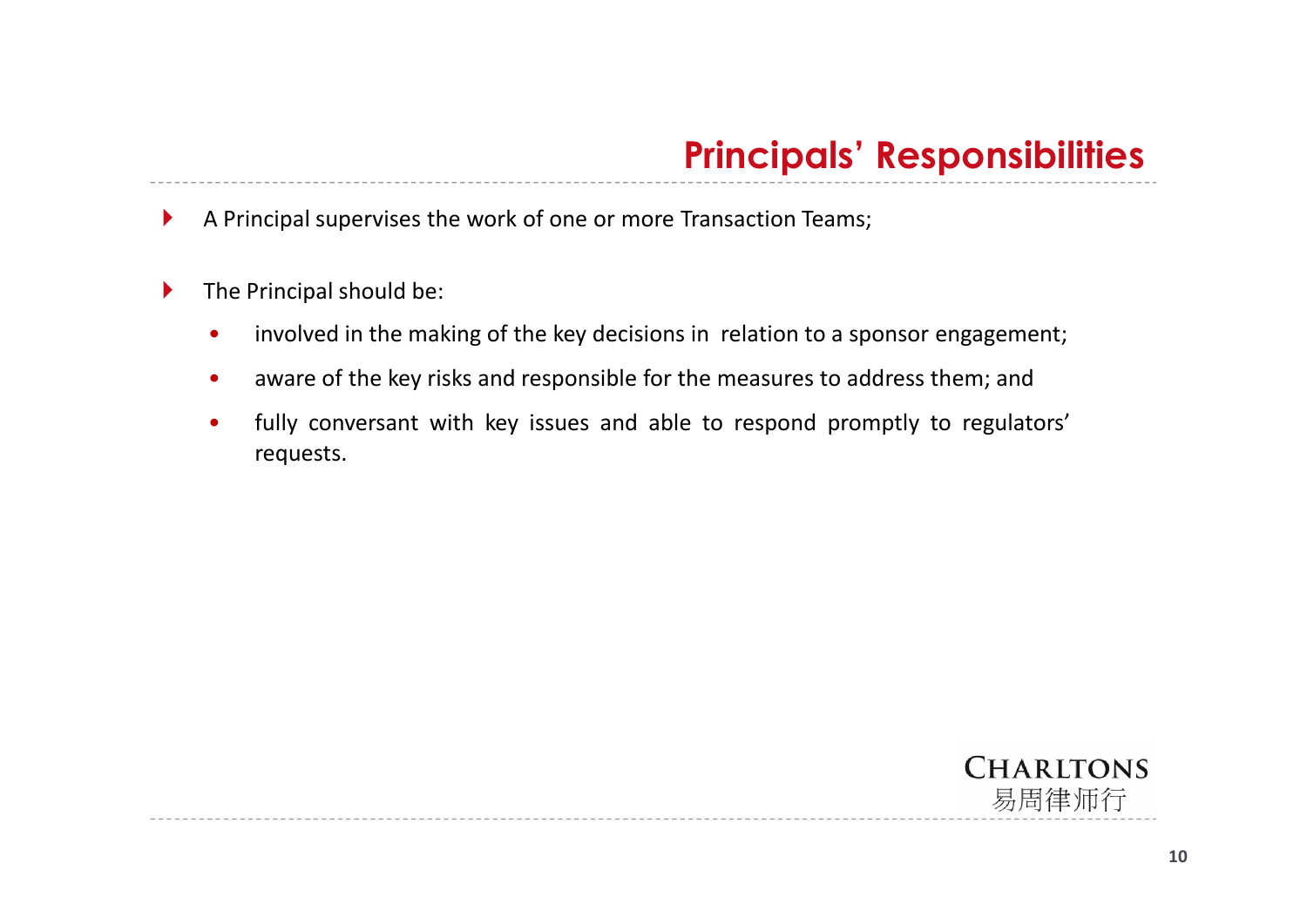*Sponsor's Declaration to the Exchange (MB 3A.13/GEM 6A.13)*

The Sponsor must submit to the Exchange a Declaration (Appendix 19 of the Main Board Rules and Form G of Appendix 7 of the GEM Rules) confirming that, on the basis of its due diligence, it has reasonable grounds to believe that:

- the information given in the directors' declarations is accurate;
- the applicant satisfies the listing conditions;
- the information in the prospectus is sufficient to enable investors to form a valid opinion of the shares and the financial condition and profitability of the applicant;

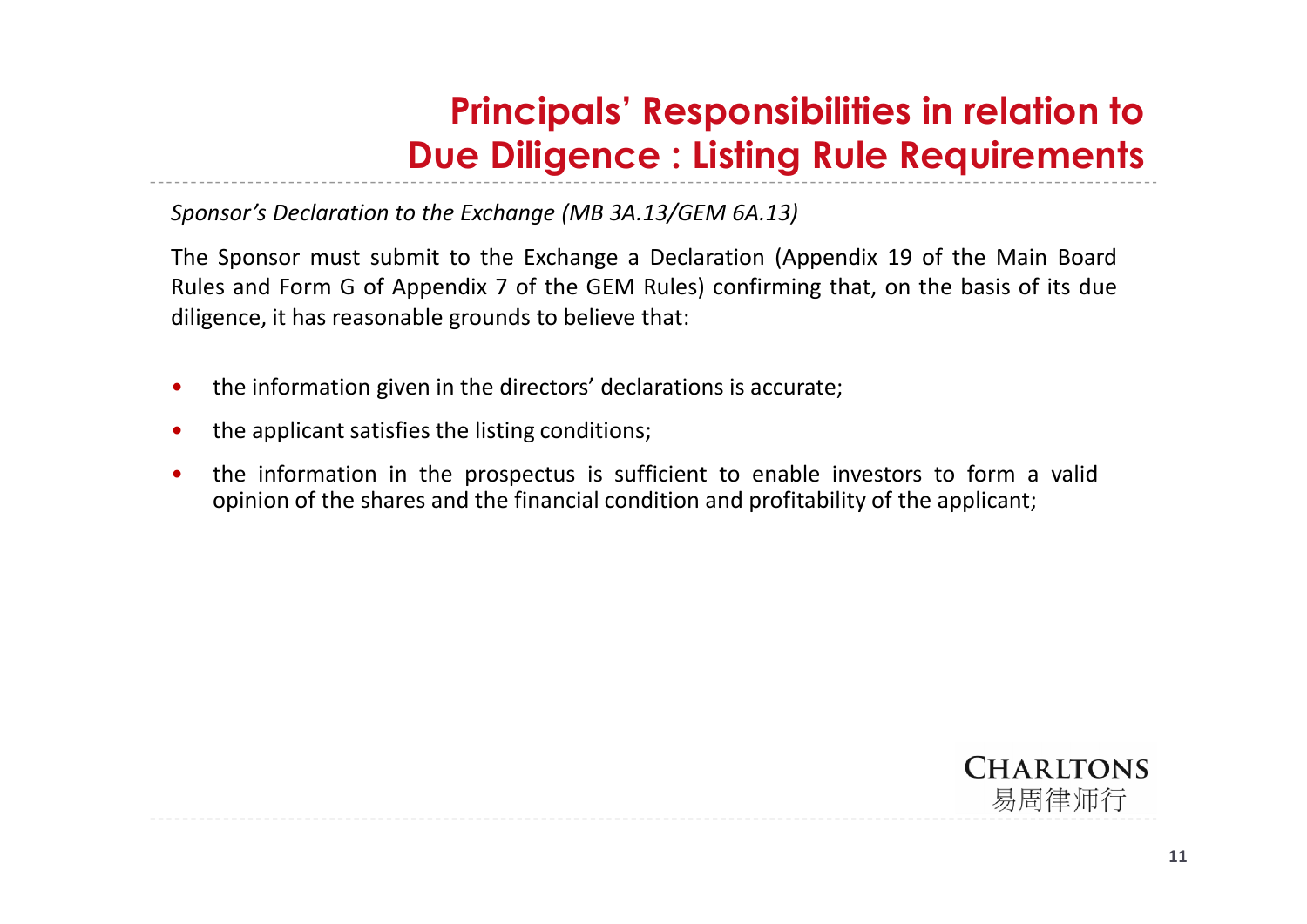- the non-expert sections of the prospectus contain all information required by relevant legislation and rules (including the listing rules);
- the information in the non-expert sections of the prospectus is true in all material respects and does not omit any material information;
- the applicant has established adequate systems and controls to enable it to comply with the Listing Rules (in particular the rules governing disclosure of price sensitive information, notifiable and connected transactions and the reporting of financial information); and
- the applicant's directors have the experience and understanding of the Listing Rules' requirements to ensure the applicant's compliance with the Listing Rules.

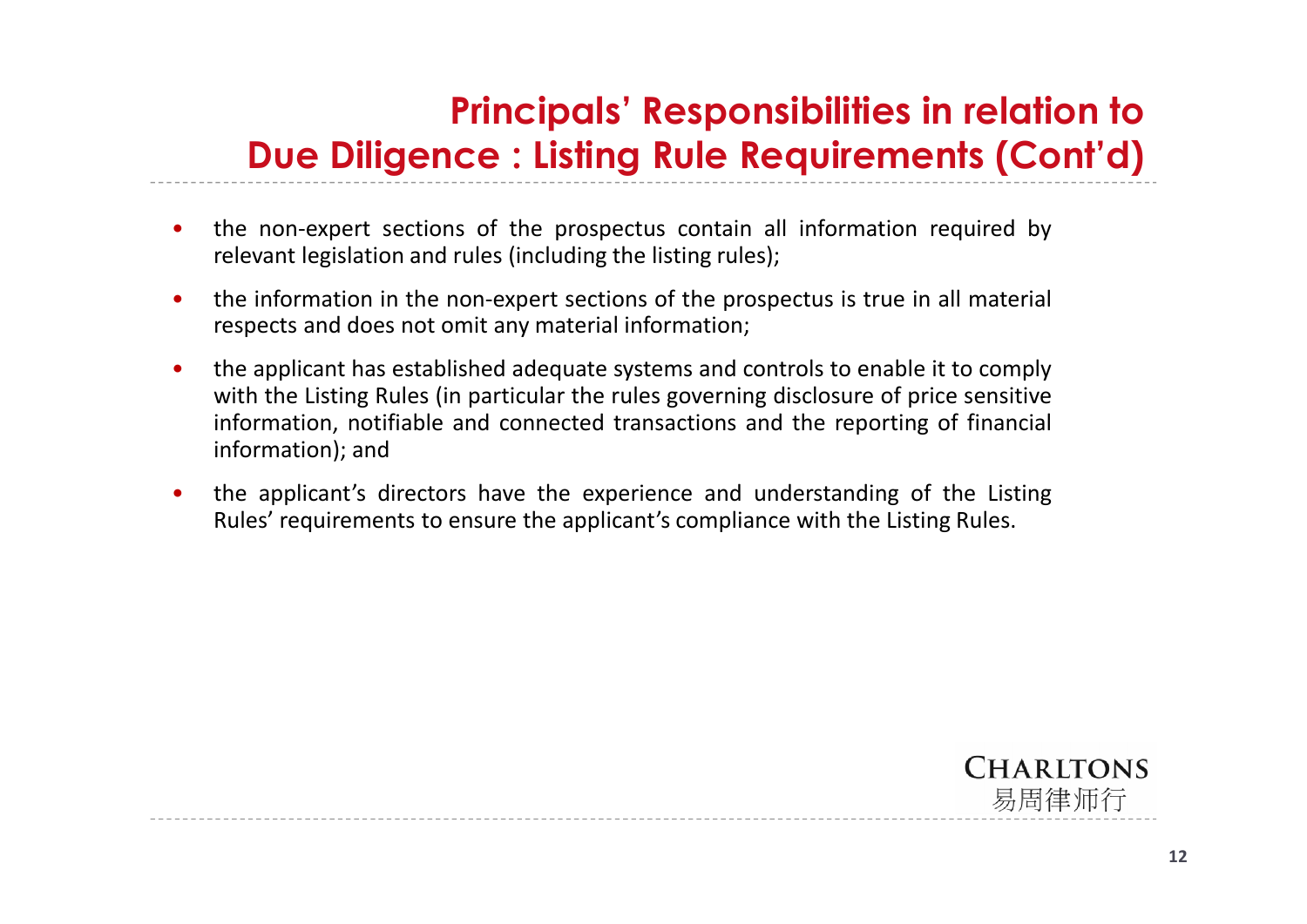With respect to the expert sections of the prospectus, the Sponsor must declare, based on its due diligence, that it has reasonable grounds to believe that:

- any material factual information relied on but not verified by the expert is true in all material respects and does not omit any material information;
- the expert's bases and assumptions are fair, reasonable and complete;
- the expert is appropriately qualified, experienced and has sufficient resources to give the opinion;
- the scope of work is appropriate to the opinion required;
- the expert is independent; and
- the prospectus fairly represents the expert's view.

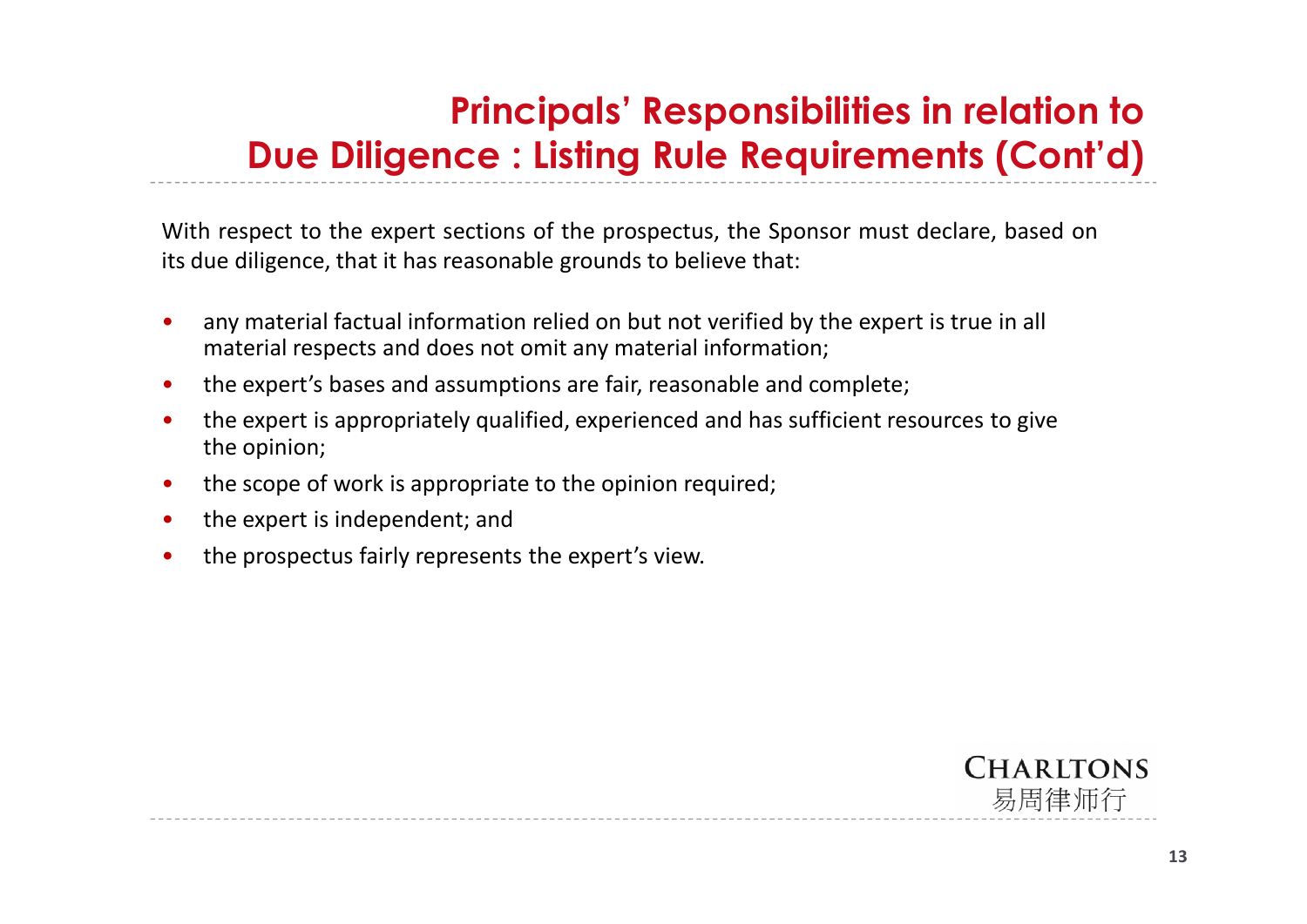*Practice Note on Due Diligence by Sponsors in Respect of Initial Listing Applications: Practice Note 21 of MB Rules and Practice Note 2 of GEM Rules*

- Practice Note applies only to sponsor firms: not individuals.
- Sets out steps Exchange typically expects to be performed actual steps may need to be more extensive.
- Requires Sponsors to document:
	- a) their due diligence planning;
	- b) significant deviations from their plans; and
	- c) their conclusions as to the applicant's compliance with the listing conditions.

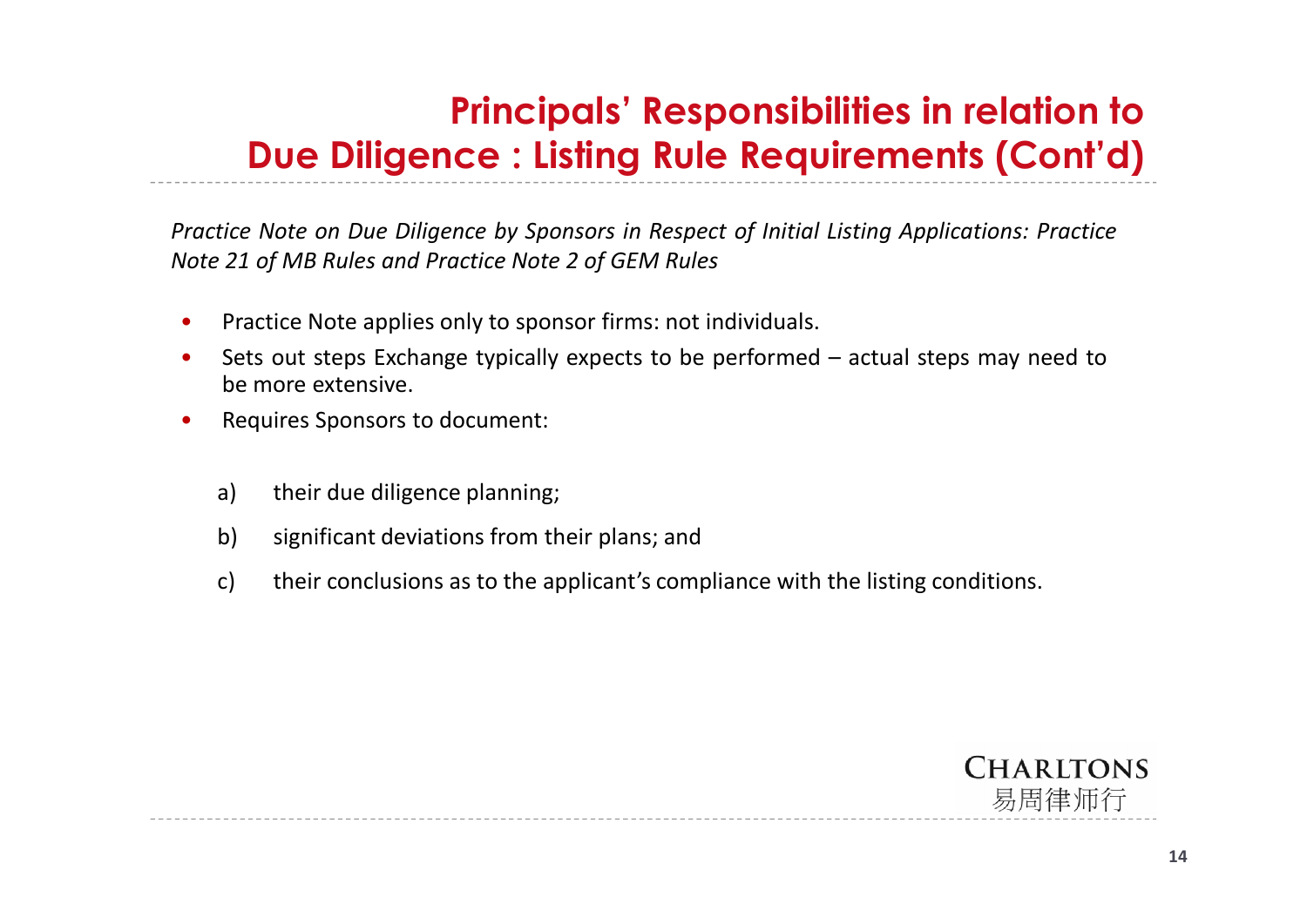In relation to the conduct of due diligence on a listing applicant, the Principal must:

- determine the depth and breadth of the due diligence;
- assess the resources required;
- make a critical assessment of the results;
- make an overall assessment of the adequacy of the due diligence review; and
- ensure that steps are taken to resolve all issues arising from the review.

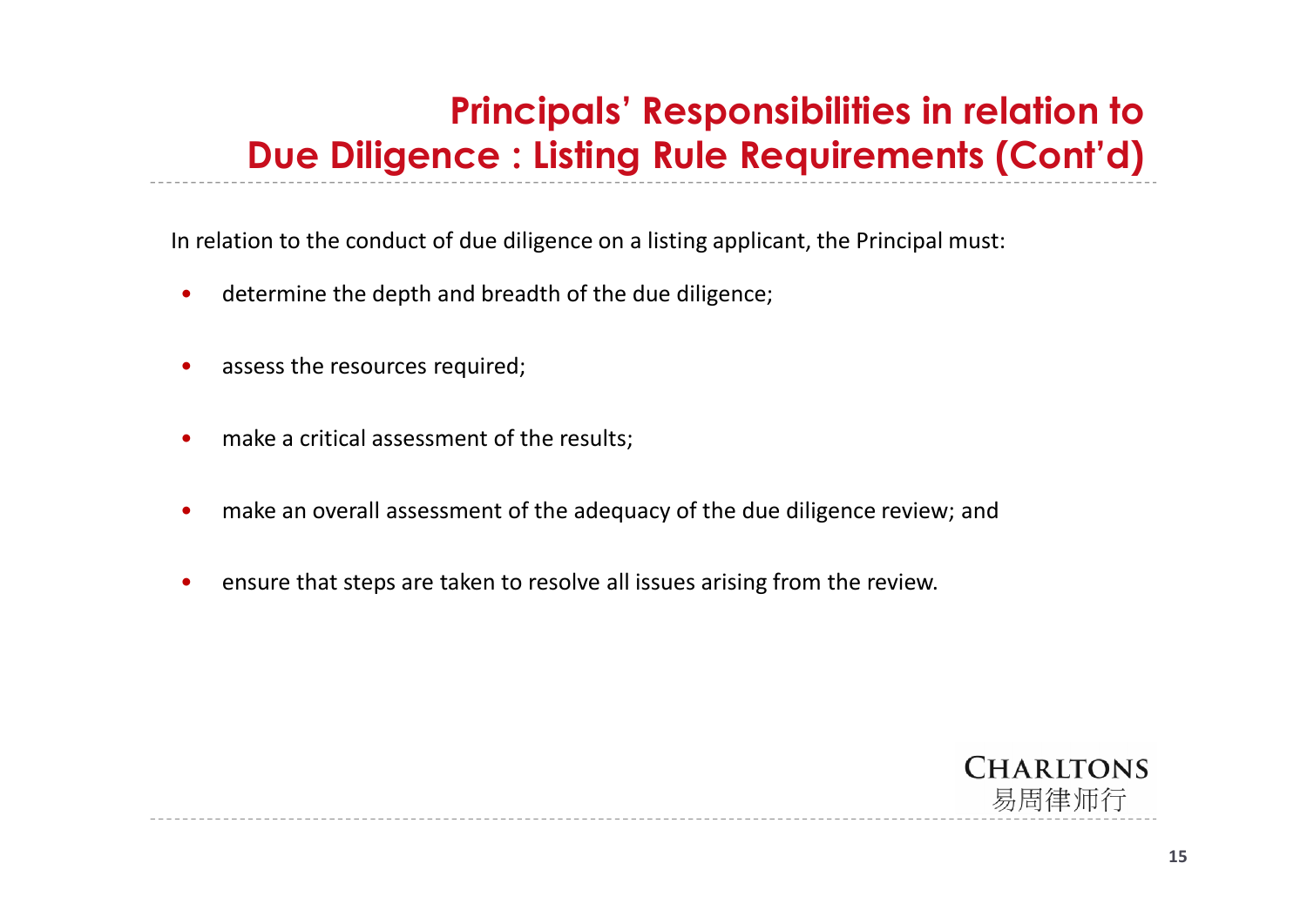Key to the performance of the sponsor's responsibilities is the existence of effective communication lines and reporting responsibilities to ensure that key information, issues and risk areas that come to light during the course of due diligence are:

- reported by Transaction Team members to the responsible Principal; and
- notified to other members of Management.

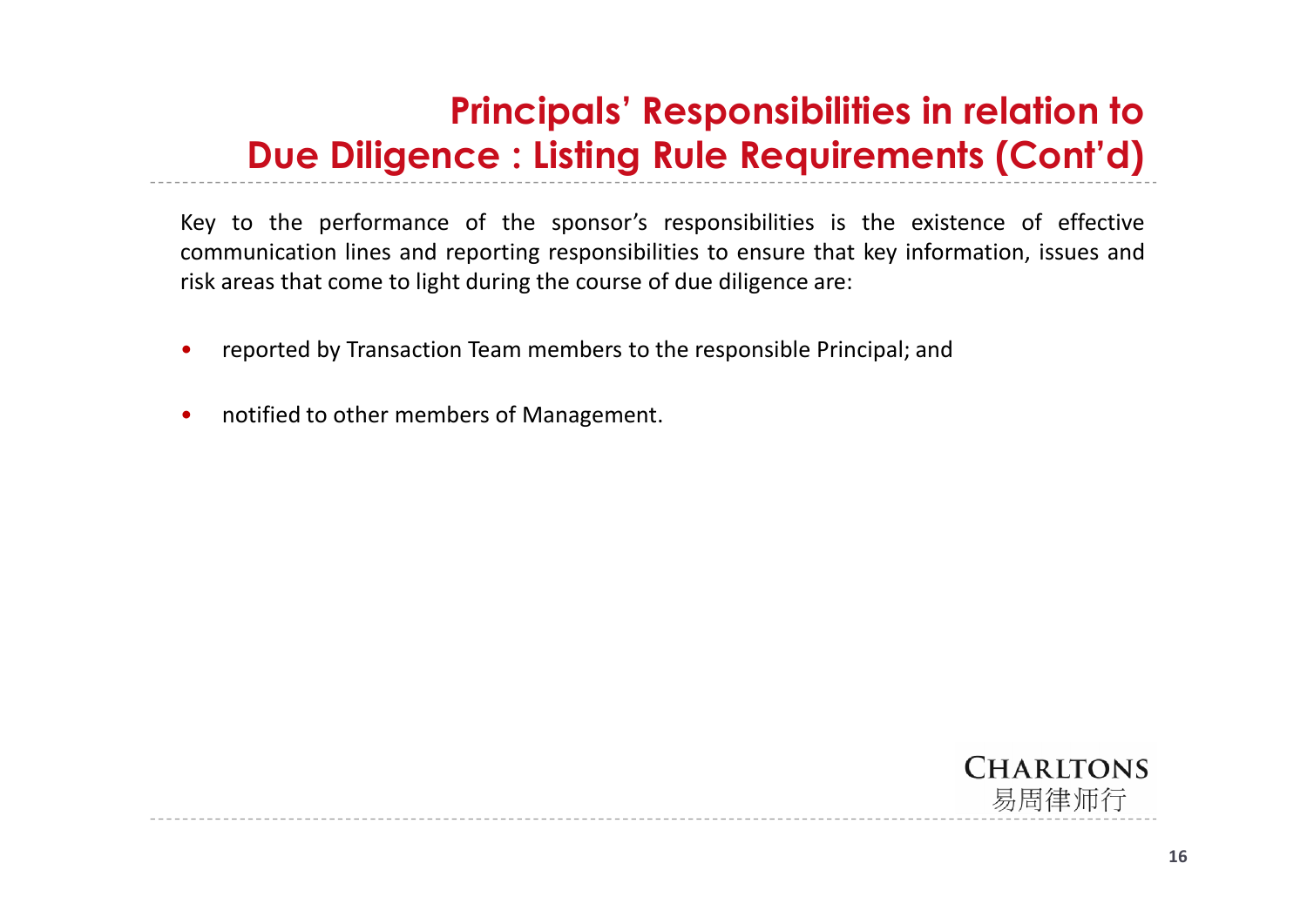### **Principals' Responsibilties**

Under Listing Rule amendments effective on January 1, 2007, the Principal(s) most actively involved in an IPO transaction must sign relevant documents.

*For a Main Board Listing*

- Form A1;
- Form B: Declaration and Undertaking with Regard to Directors;
- Form C1: Formal Application; and
- Sponsor's Declaration (Appendix 19 to the Listing Rules)

### *For a GEM Listing*

- Form A: Application Form; and
- Sponsor's Declaration (Form G of Appendix 7 to the GEM Rules).

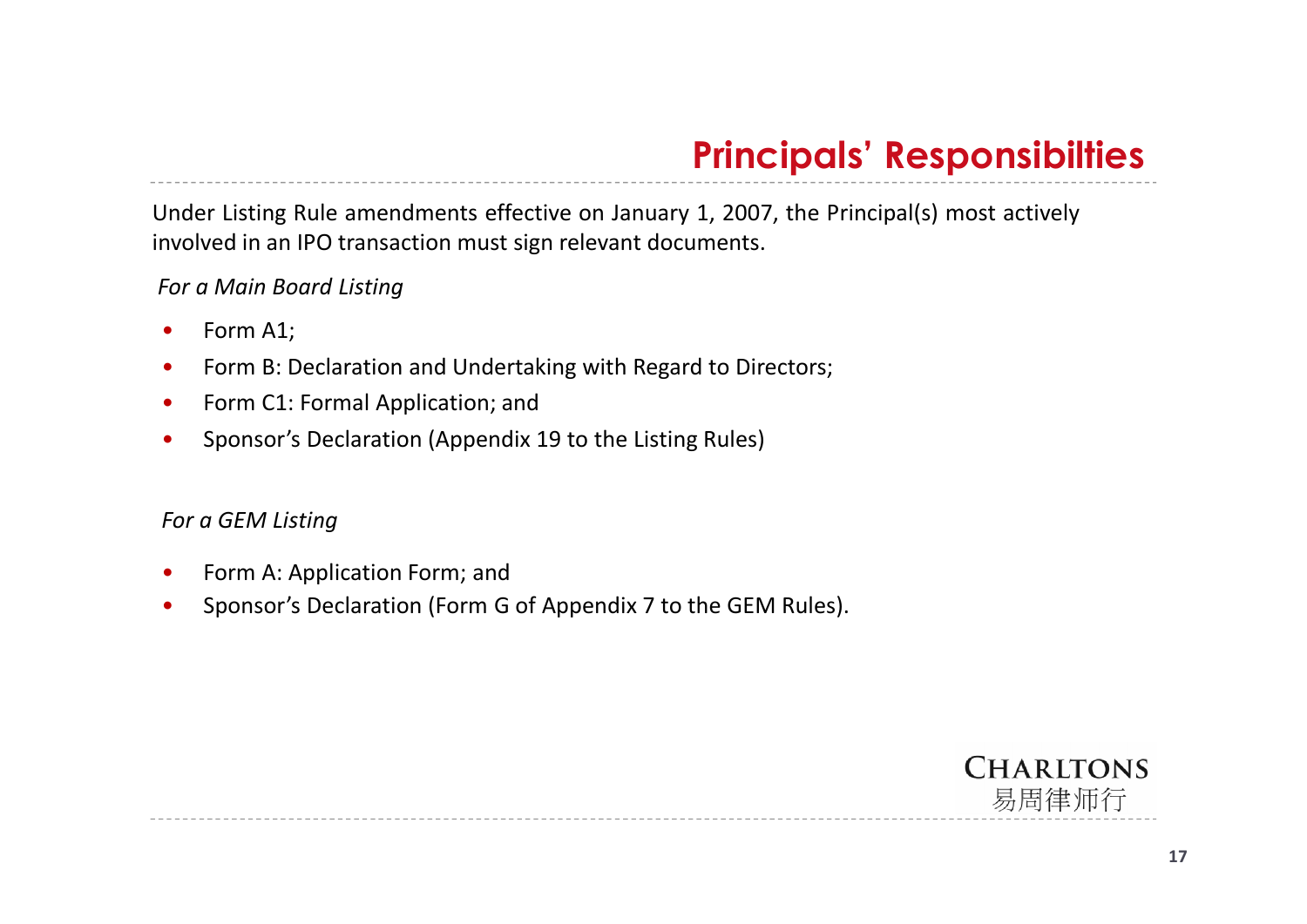### **Internal Assessment**

- Sponsors must conduct an annual self-assessment of their compliance with the requirement for effective systems and controls
- Any material non-compliance issue must be reported promptly to the SFC

### **Record Keeping**

A list of all sponsor work undertaken must be kept.

This must include :

- the names of the companies being advised;
- the composition of transaction teams (including variations); and
- the title and role of each team member.

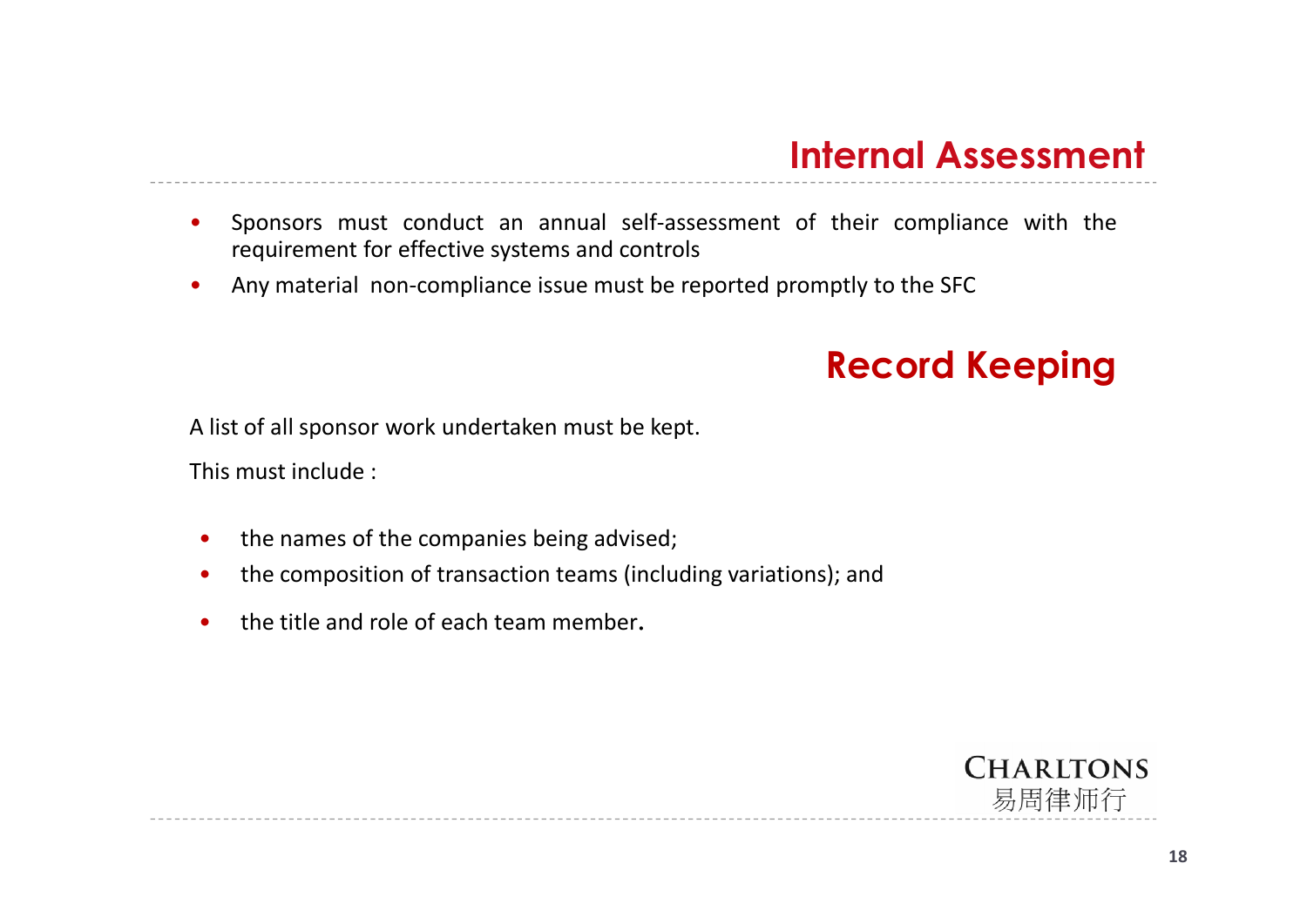Records must also be kept of:

- the appointment of the transaction team for each engagement;
- the appointment of a responsible officer or executive officer as Principal, the cessation of such appointment and the decision making process behind the appointment; and
- the annual assessment of internal systems and controls.

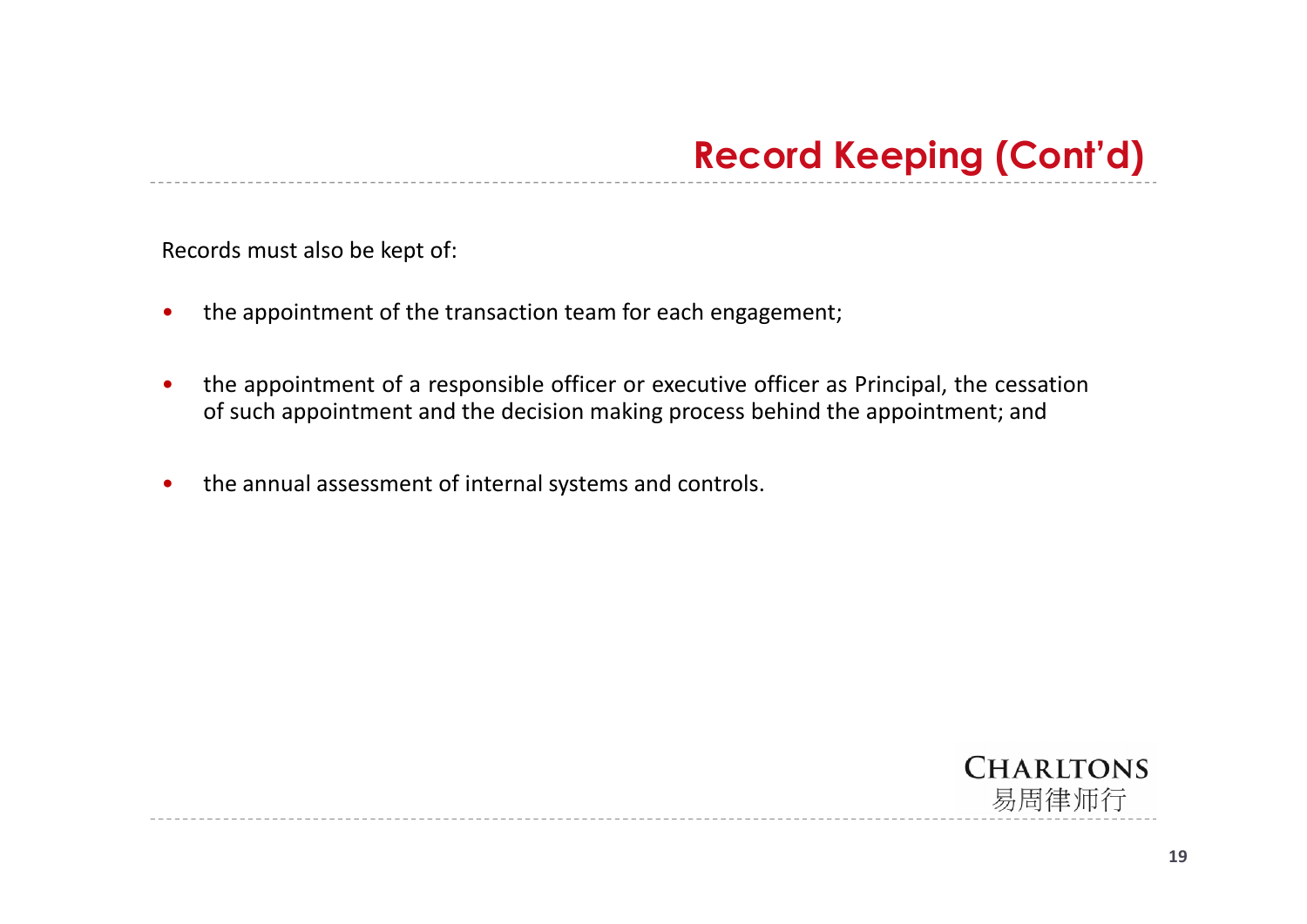# **Continuing Professional Training**

At least 50% of CPT hours must be spent on matters relevant to sponsor work.

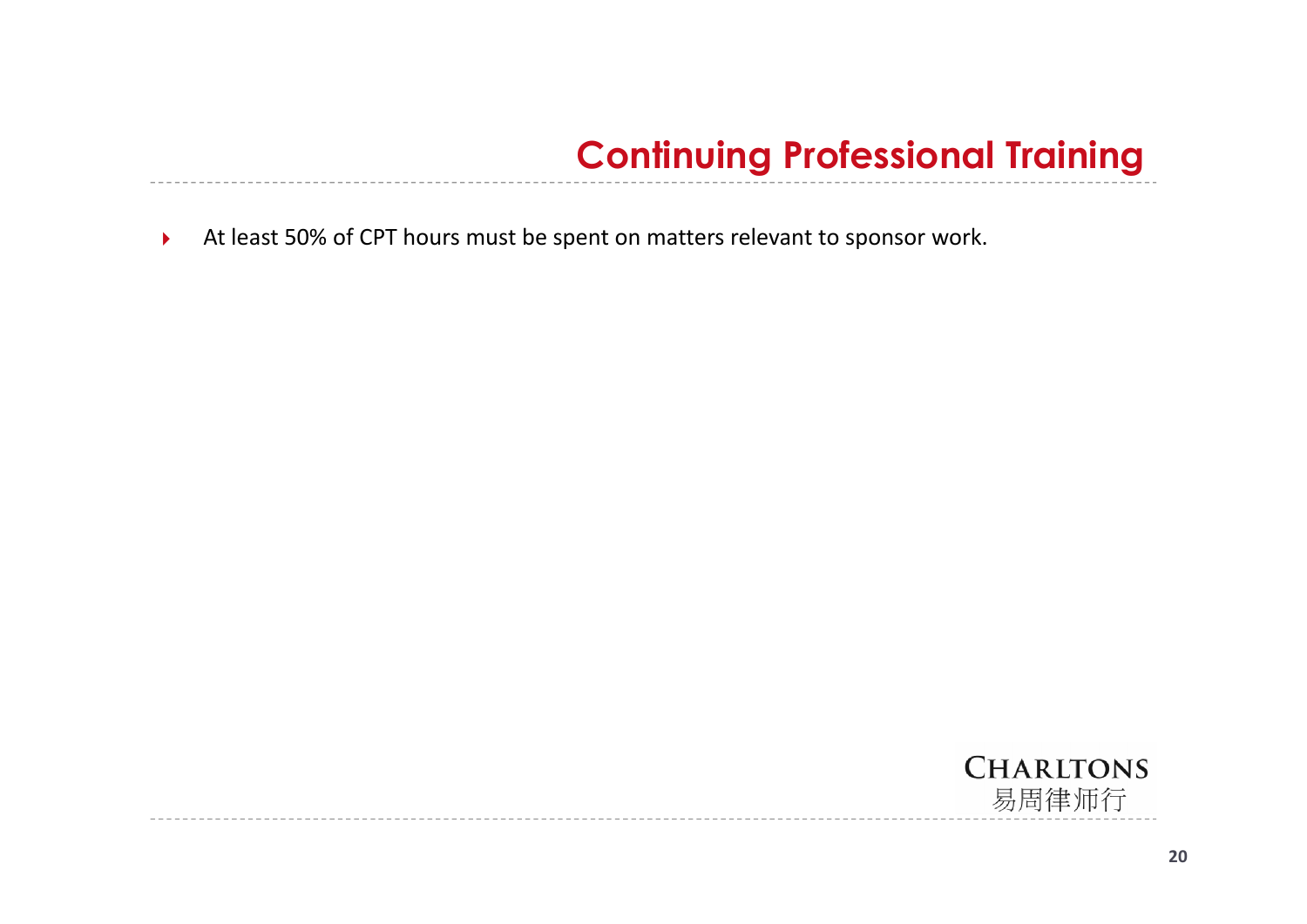### **Minimum Capital Requirement**

Sponsors must maintain minimum paid-up capital of HK\$10 million.

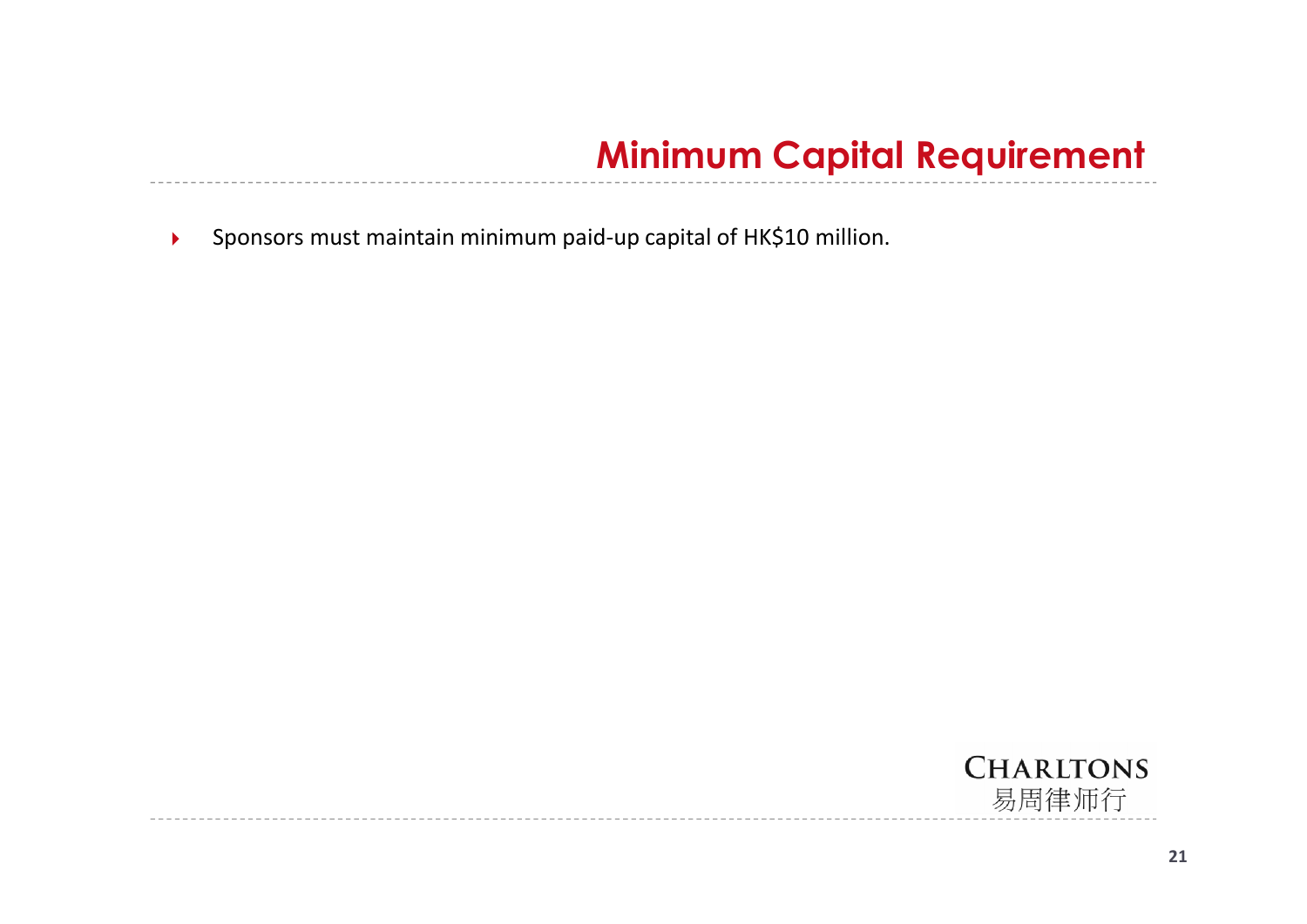

 Only firms qualified as Sponsors under the new regime are eligible to act as Compliance Advisers to newly listed issuers.

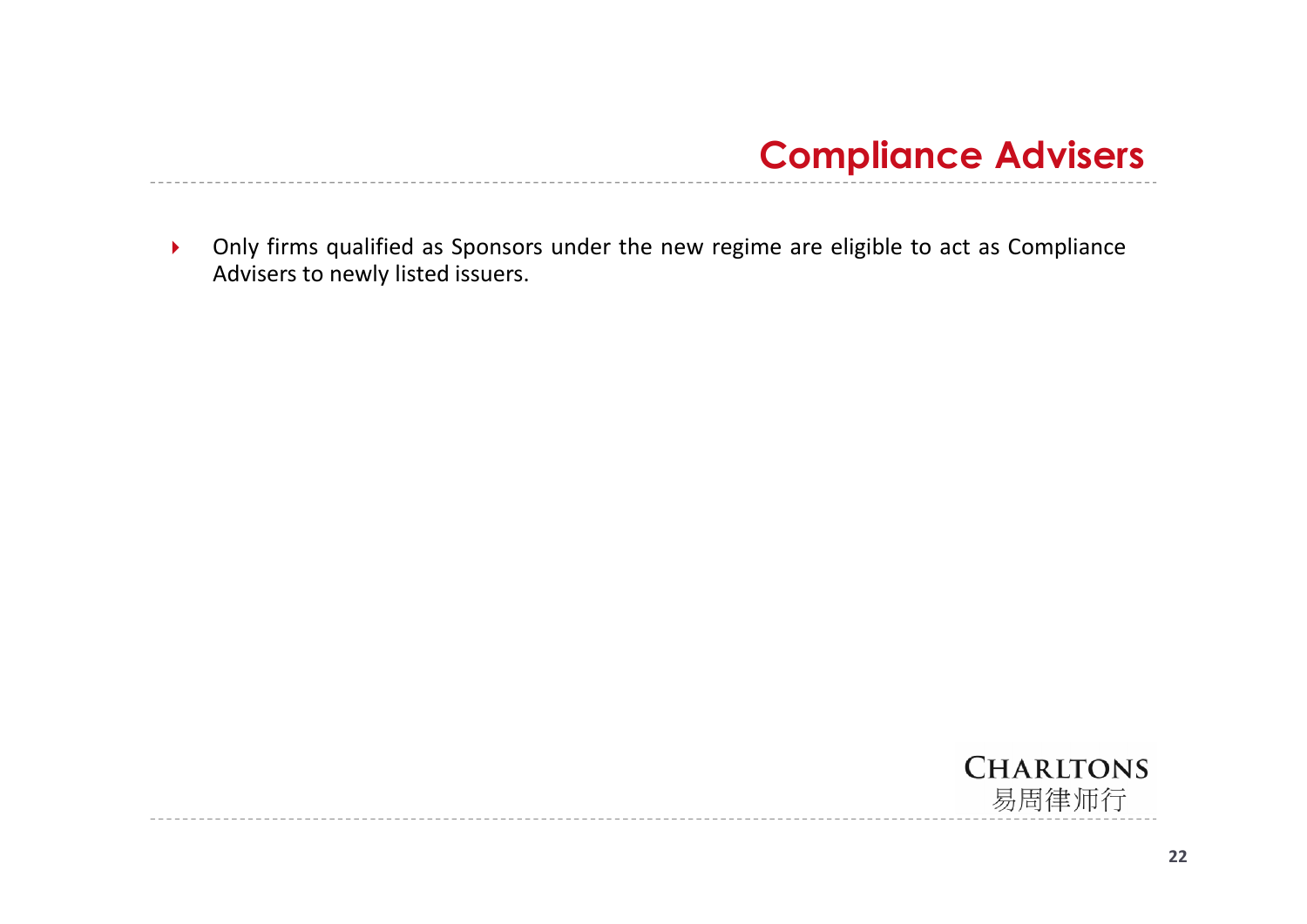- Sponsors and Compliance Advisers will be subject to on-going supervision by the SFC.
- SFC will be entitled to inspect both on a routine and ad hoc basis.

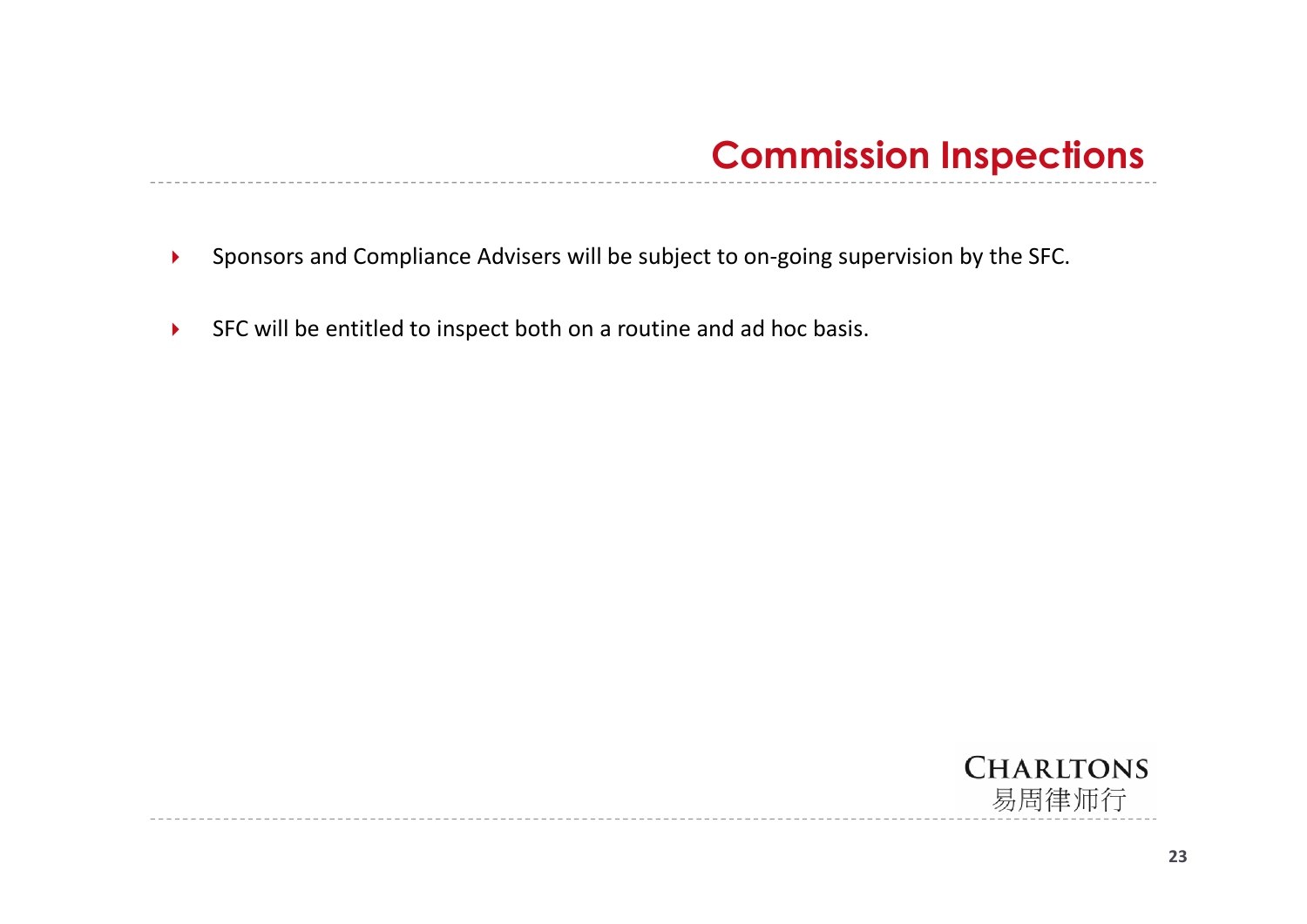### **Contact us**

### **Hong Kong Office**

12th Floor Dominion Centre 43 – 59 Queen's Road East Hong Kong

| Telephone: | (852) 2905 7888             |
|------------|-----------------------------|
| Fax:       | (852) 2854 9596             |
| Email:     | enquiries@charltonslaw.com  |
| Website:   | http://www.charltonslaw.com |



**CHARLTONS** 易周律师行